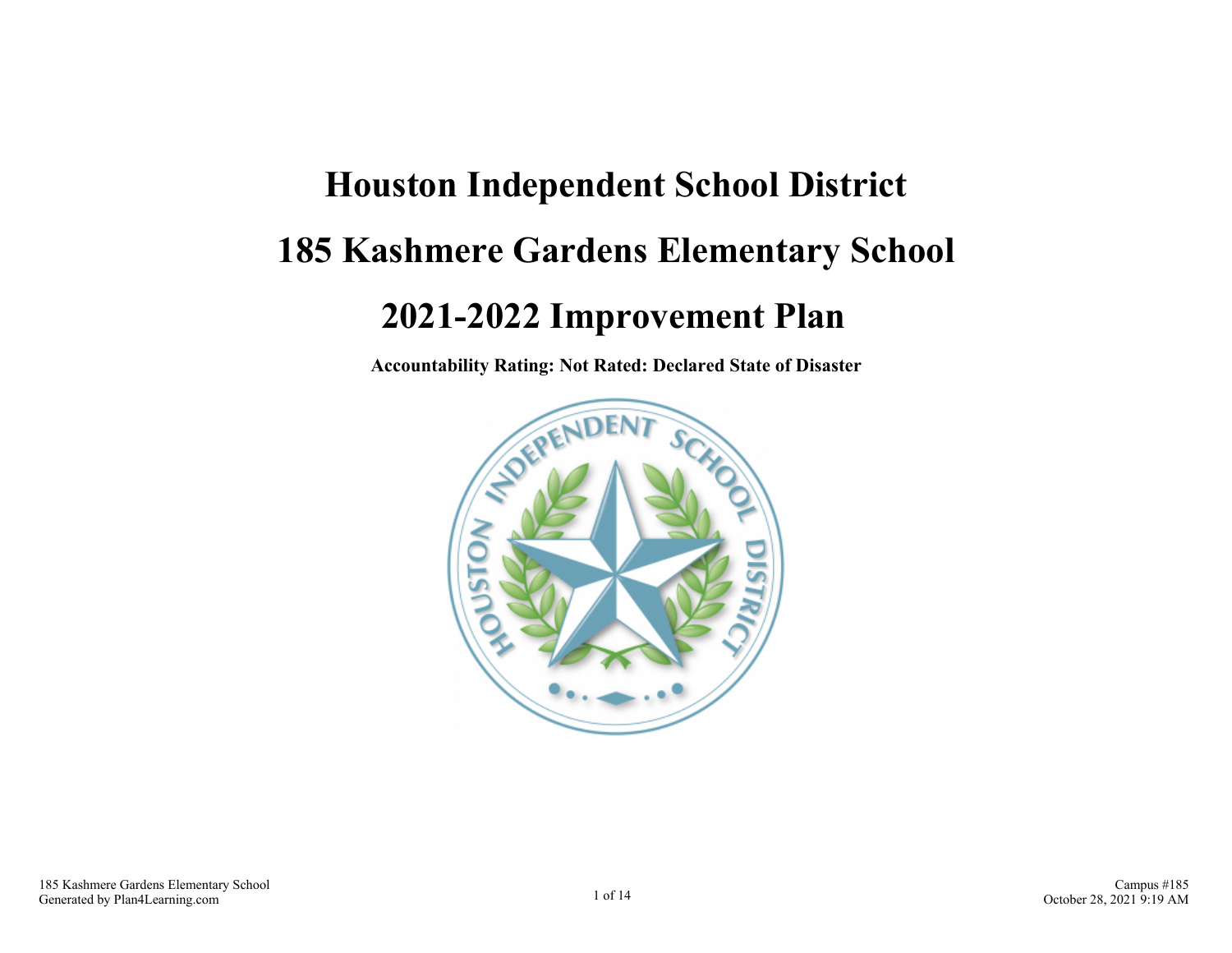## **Mission Statement**

Kashmere Gardens Elementary

Our Mission is to place an effective teacher in every classroom, engaging students in rigorous instruction, engaging our parents, and creating a positive learning environment , all students at Kashmere Gardens Elementary will be successful in high school and beyond.

## **Value Statement**

#### **Kashmere Gardens Elementary Cause and Purpose: Shine our Lights, Share our Love, and Shape the People by Operating in Excellence:**

\* To increase the academic and social achievement of our students-Focus on the "Whole Child"

\* To assist and get others to perform, grow, and achieve daily at a High Level

\* To "Serve" Teachers, Students, Parents, Colleagues, and the Community

\* To believe and know that the Students, Parents, Teachers, Colleagues, and the Community deserve nothing but our absolute "Best" everyday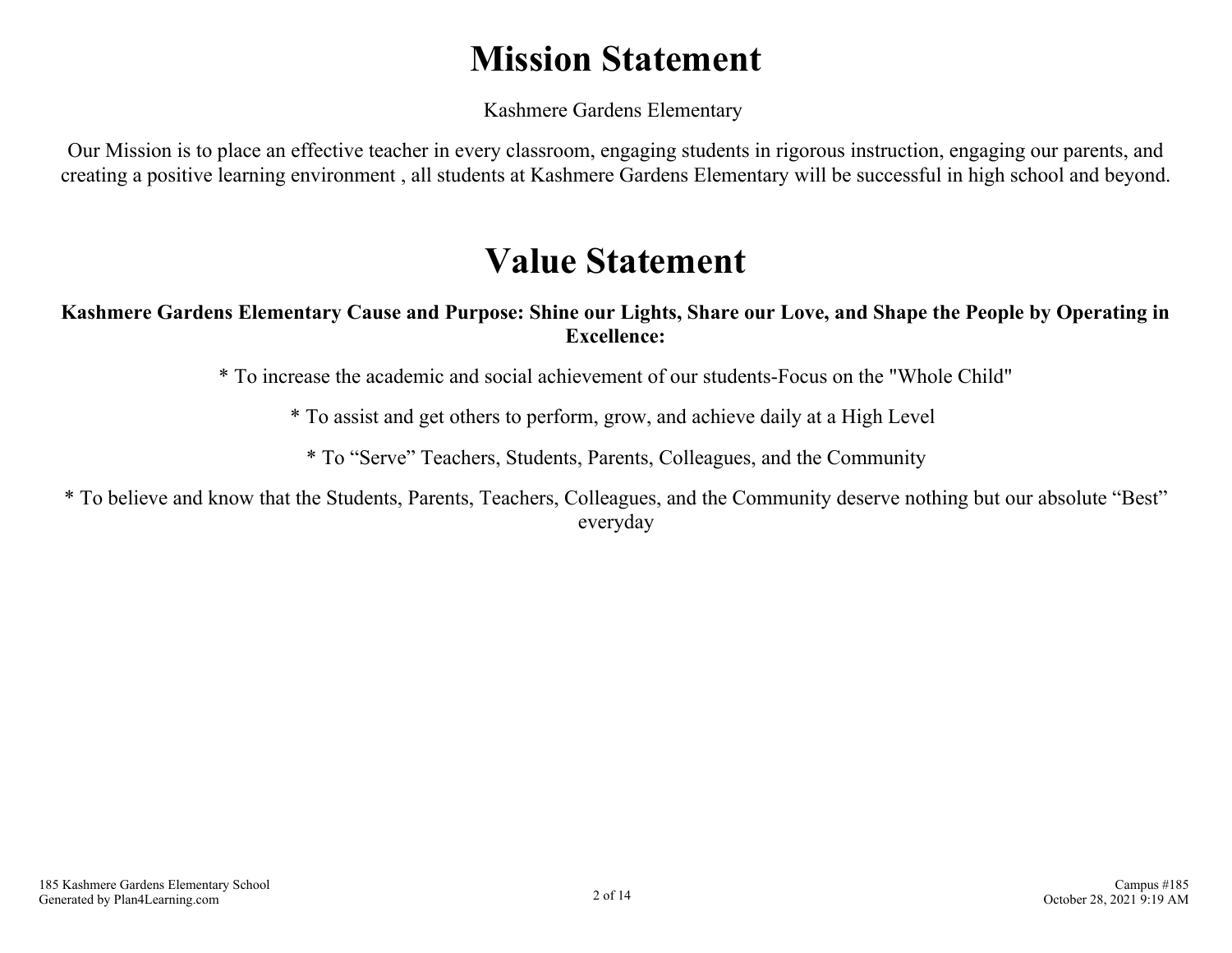## **Table of Contents**

| Comprehensive Needs Assessment |  |
|--------------------------------|--|
| Demographics                   |  |
| <b>Student Learning</b>        |  |
| School Processes & Programs    |  |
| Perceptions                    |  |
|                                |  |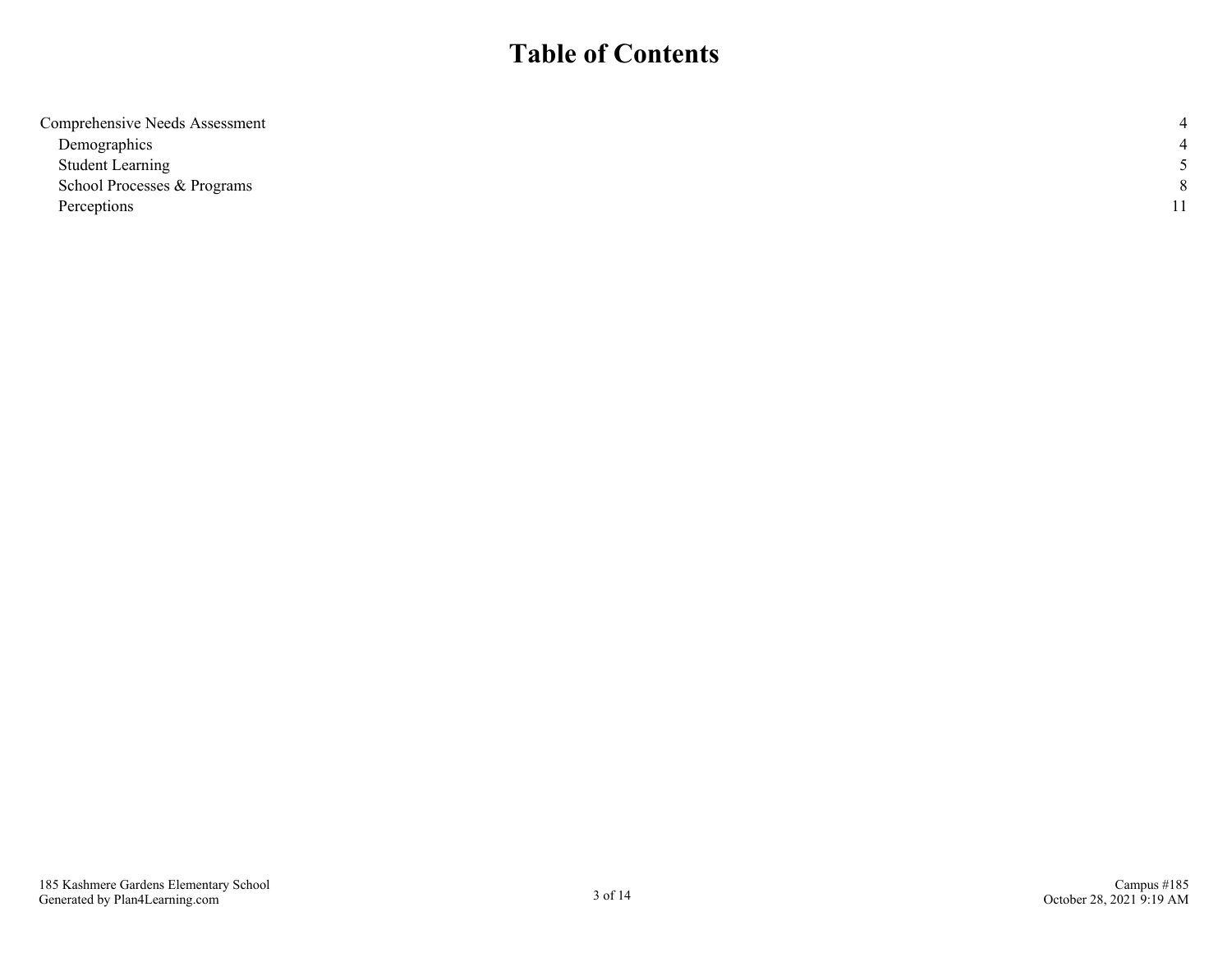## **Comprehensive Needs Assessment**

## <span id="page-3-0"></span>**Demographics**

#### **Demographics Summary**

Kashmere Gardens Elementary School, a Title I campus, is located in the second poorest zip code (77026) in Houston. The campus is located in Northeast Houston, the heart of a historical African-American inner city neighborhood. In 2010, the Harris County Flood Control District began buying houses in the district to reduce the effects of potential floods, as this community is in a flood plain. The majority of our students live in low-income apartments, duplexes and single family homes that border the school. Kashmere Gardens is located between an industrial area and a rail corridor. In 2007, Kashmere Gardens was one of several Houston neighborhoods with a high concentration of ex-felons. The Kashmere community has increased activity of drugs, prostitution, and violence, which is the main reason why our students need a safe haven during and after school.

Kashmere Gardens serves 400+ students in grades pre-kindergarten through fifth grades. Our student population is comprised of 77% African American, 19.7% Hispanic, .8% Caucasian and 2.5% other. Ninety-nine-point five percent (99.5%) of the school population is considered economically disadvantaged. Kashmere Gardens provides English instruction in PK-5th grade and an ESL program for Kindergarten through fifth grade. The daily attendance rate is 94.2% and there is a 24% mobility rate. Five-point-one percent (5.1%) of the population is served through the special education program, 7.6% English Learners, and 1.5% Gifted and Talented.

#### **Kashmere Gardens Elementary Faculty and Staff:**

Prekindergarten - (2) PREK -3 Teachers and (2) PREK-4 Teachers

Kindergarten - 3 Teachers

First Grade- 3 Teachers

Second Grade - 3 Teachers

Third Grade- 2 Teachers - 1- self-contained Teacher classroom

Fourth Grade- 2 Teachers - 1- self-contained Teacher classroom

Fifth Grade - 3 Teachers

#### **Special Education Populations:**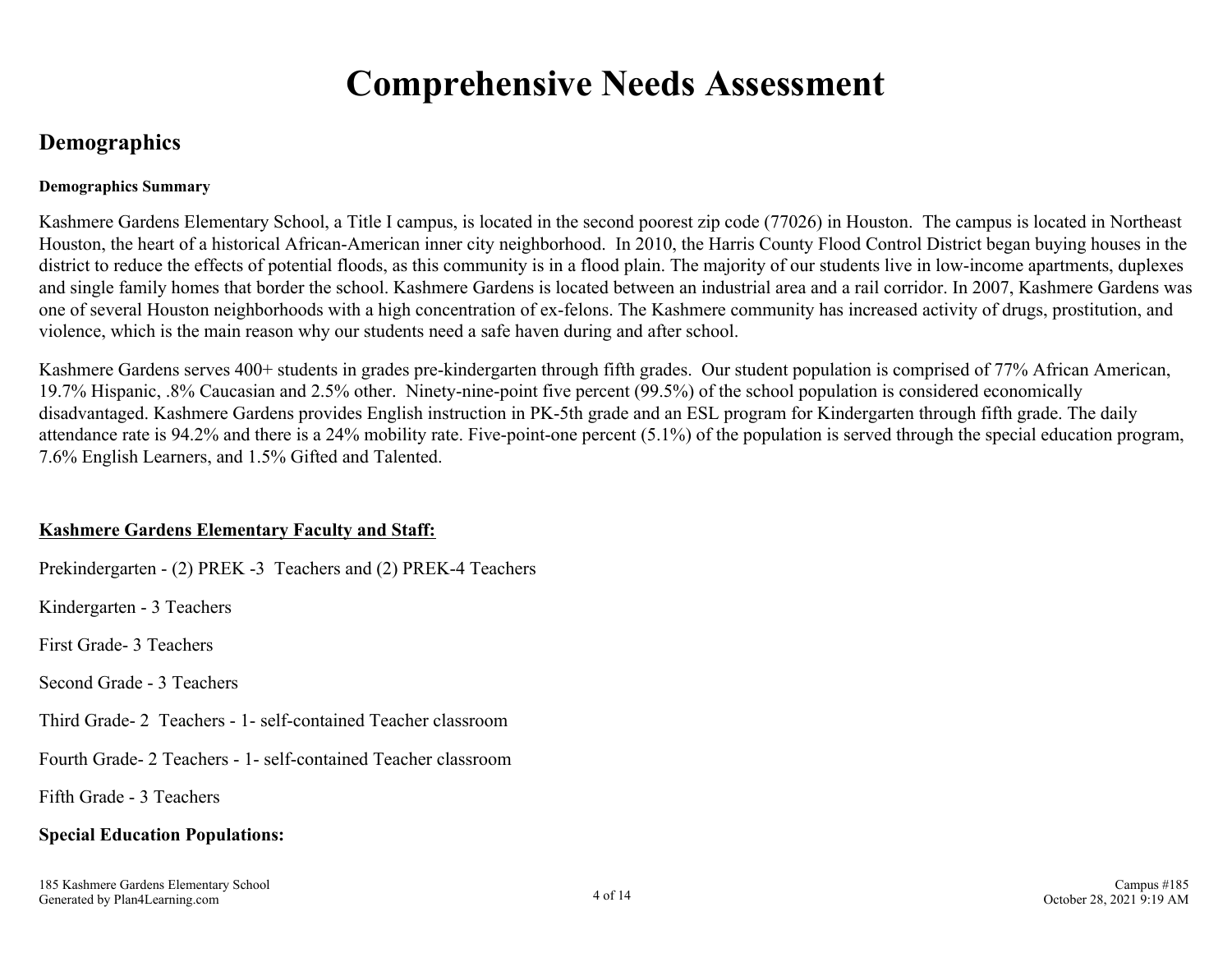#### **Special Education Chairperson-1 Teacher**

PALS- 1 Classroom Teacher and 1 assistant

BSC- 1 Classroom Teacher and 1 assistant

#### **Magnet Fine Arts Staff- 5 Teachers**

Leadership Team Members- 4

Counselor- 1

Nurse- 1

Wraparound Support Specialist - 1

Instructional Support Staff/Clerks/Admin.Assist.- 6

Custodial Staff- 4

#### **Demographics Strengths**

Our parents, students, faculty and staff, community members and business partners are Kashemere Gardens Elementary's stakeholders. We have a caring and nurturing staff that is highly qualified to meet the academic , non academic and social needs of our students. Our community partners are supportive with their presence, engagement , and assists financialy as needed as well. Our parents collaborate with the teachers to ensure that all students needs are met. Even through these unprecedented times of the Covid 19-pandemic we have strived to continue to move forward educating our students together. The Kashmere Gardens Community was and is still being impacted heavily by the Covid-19 pandemic.

#### **Problems of Practice Identifying Demographics Needs**

Problem of Practice 1: There has been a significant loss of instruction with our students in Prekindergarten through fifth grade during the 2020-2021 school year due to attendance. It has continued thus far in this 2021-2022 school year.. **Root Cause:** The Covid 19 Pandemic impacting our parents and their children. Students were not attending face to face instruction daily. Many students did not attend virtual classes regularly as well.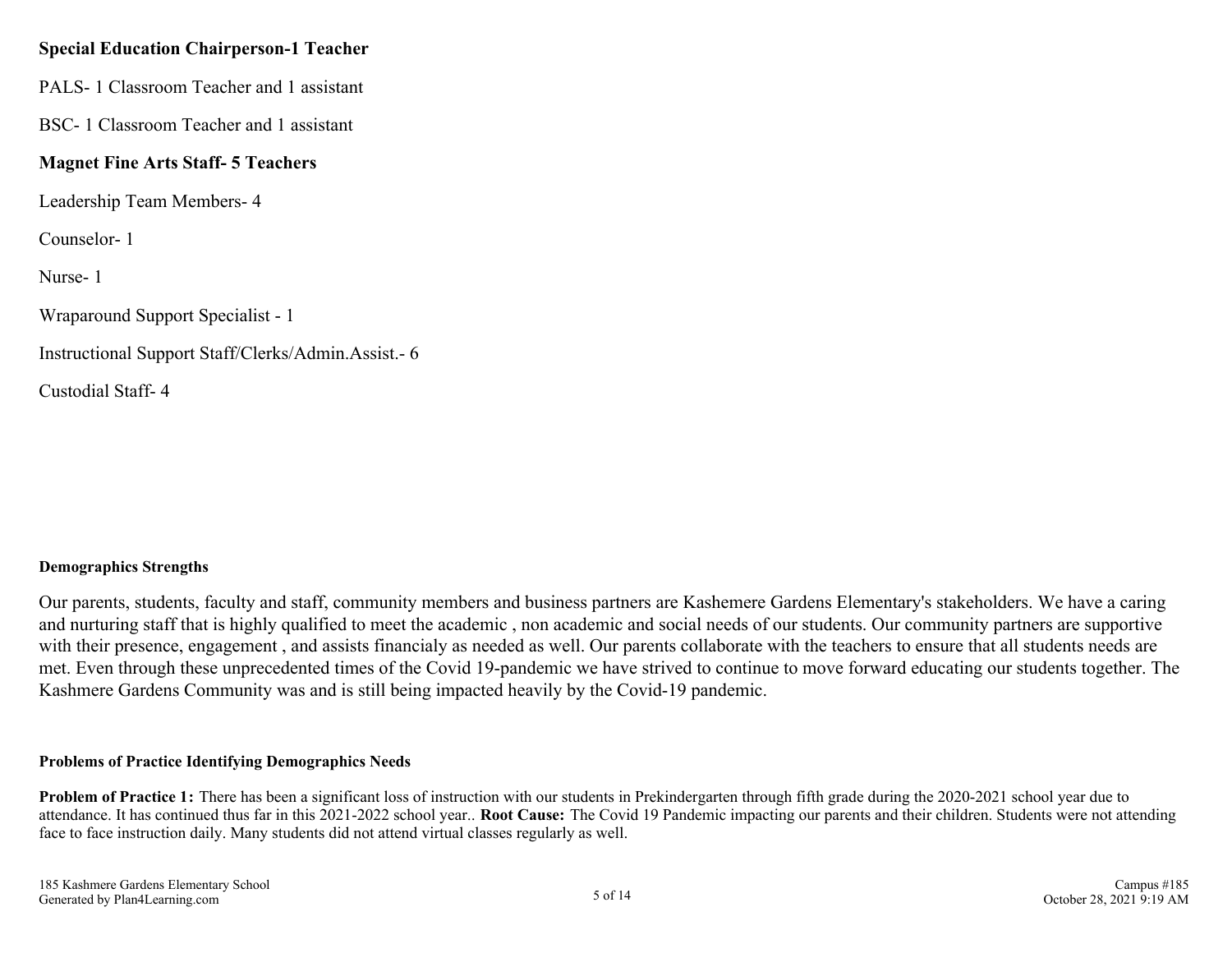## <span id="page-5-0"></span>**Student Learning**

**Student Learning Summary**

|                                                                                              | Component<br><b>Score</b> | Scaled<br><b>Score</b> | <b>Rating</b>       |
|----------------------------------------------------------------------------------------------|---------------------------|------------------------|---------------------|
| Overall                                                                                      |                           | 84                     | Met Standard        |
|                                                                                              |                           |                        |                     |
| <b>Student Achievement</b>                                                                   |                           | 65                     | Met Standard        |
| <b>STAAR Performance</b><br>College, Career and Military Readiness<br><b>Graduation Rate</b> | 38                        | 65                     |                     |
| <b>School Progress</b>                                                                       |                           | 88                     | <b>Met Standard</b> |
| <b>Academic Growth</b>                                                                       | 80                        | 88                     | Met Standard        |
| Relative Performance (Eco Dis: 93.4%)                                                        | 38                        | 72                     | Met Standard        |
| <b>Closing the Gaps</b>                                                                      | 71                        | 76                     | Met Standard        |

#### 2018 Accountability Rating Summary 2019 Accountability Rating Summary

|                                        | <b>Component Scaled</b><br><b>Score</b> | <b>Score</b> | Rating      |
|----------------------------------------|-----------------------------------------|--------------|-------------|
| Overall                                |                                         | 76           | c           |
| <b>Student Achievement</b>             |                                         | 67           | D           |
| <b>STAAR Performance</b>               | 39                                      | 67           |             |
| College, Career and Military Readiness |                                         |              |             |
| <b>Graduation Rate</b>                 |                                         |              |             |
| <b>School Progress</b>                 |                                         | 79           | c           |
| Academic Growth                        | 74                                      | 79           | $\mathbf C$ |
| Relative Performance (Eco Dis: 98.7%)  | 39                                      | 75           | $\mathbf C$ |
| <b>Closing the Gaps</b>                | 49                                      | 70           | c           |

### "3 TEA Distinctions Achieved" "1 TEA Distinction Acheived"

#### STAAR 2020-2021 COVID- 19 Pandemic Data

| <b>MATH</b> |            |       |                |
|-------------|------------|-------|----------------|
| DNM         | Approaches | Meets | <b>Masters</b> |
| 81%         | 19%        | 4%    | $0\%$          |

| <b>READING</b> |            |       |                |
|----------------|------------|-------|----------------|
| DNM            | Approaches | Meets | <b>Masters</b> |
| 71%            | 29%        | $1\%$ | 5%             |

| <b>SCIENCE</b> |            |       |         |
|----------------|------------|-------|---------|
| DNM            | Approaches | Meets | Masters |
| $92\%$         | 8%         | 2%    | 0%      |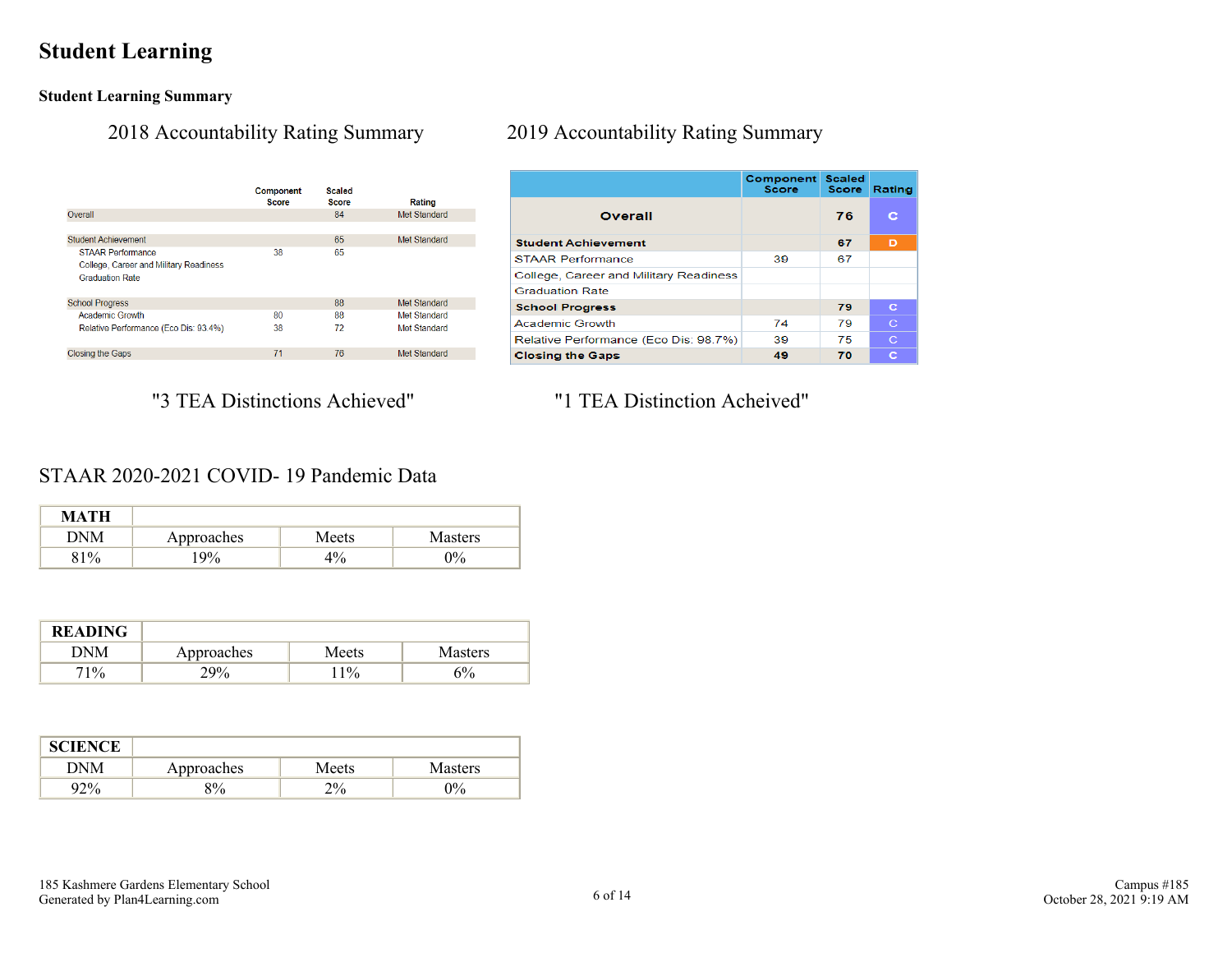| <b>WRITING</b> |            |       |                |
|----------------|------------|-------|----------------|
| DNM            | Approaches | Meets | <b>Masters</b> |
| 89%            | $1\%$      | $0\%$ | $0\%$          |

### **Rennaisance EOY 2020-2021**

| <b>REN 360 EOY</b><br><b>MATH</b> |              |          |          |
|-----------------------------------|--------------|----------|----------|
| Urgent                            | Intervention | On-Watch | At/Above |
| 43%                               | 18%          | 8%       | 31%      |

| <b>REN 360 EOY</b><br><b>LITERACY</b> |              |          |          |
|---------------------------------------|--------------|----------|----------|
| Urgent                                | Intervention | On-Watch | At/Above |
| 41%                                   | 8%           | $14\%$   | 27%      |

#### **TELPAS 2020-2021**

| <b>TELPAS</b> |              |
|---------------|--------------|
| 2020-2021     |              |
| Beginning     | 3            |
| Intermediate  | 16           |
| Advanced      | $ 12\rangle$ |
| Advanced High |              |
| <b>TOTAL</b>  | 32           |

## **Attendance (Average Daily Attendance)**

| <b>ATTENDANCE</b> |          |
|-------------------|----------|
| $2019 - 2020$     | 94.9%    |
| $2020 - 2021$     | $94.7\%$ |

185 Kashmere Gardens Elementary School For Kashincic Gardens Elementary School 7<br>
Generated by Plan4Learning.com 7 of 14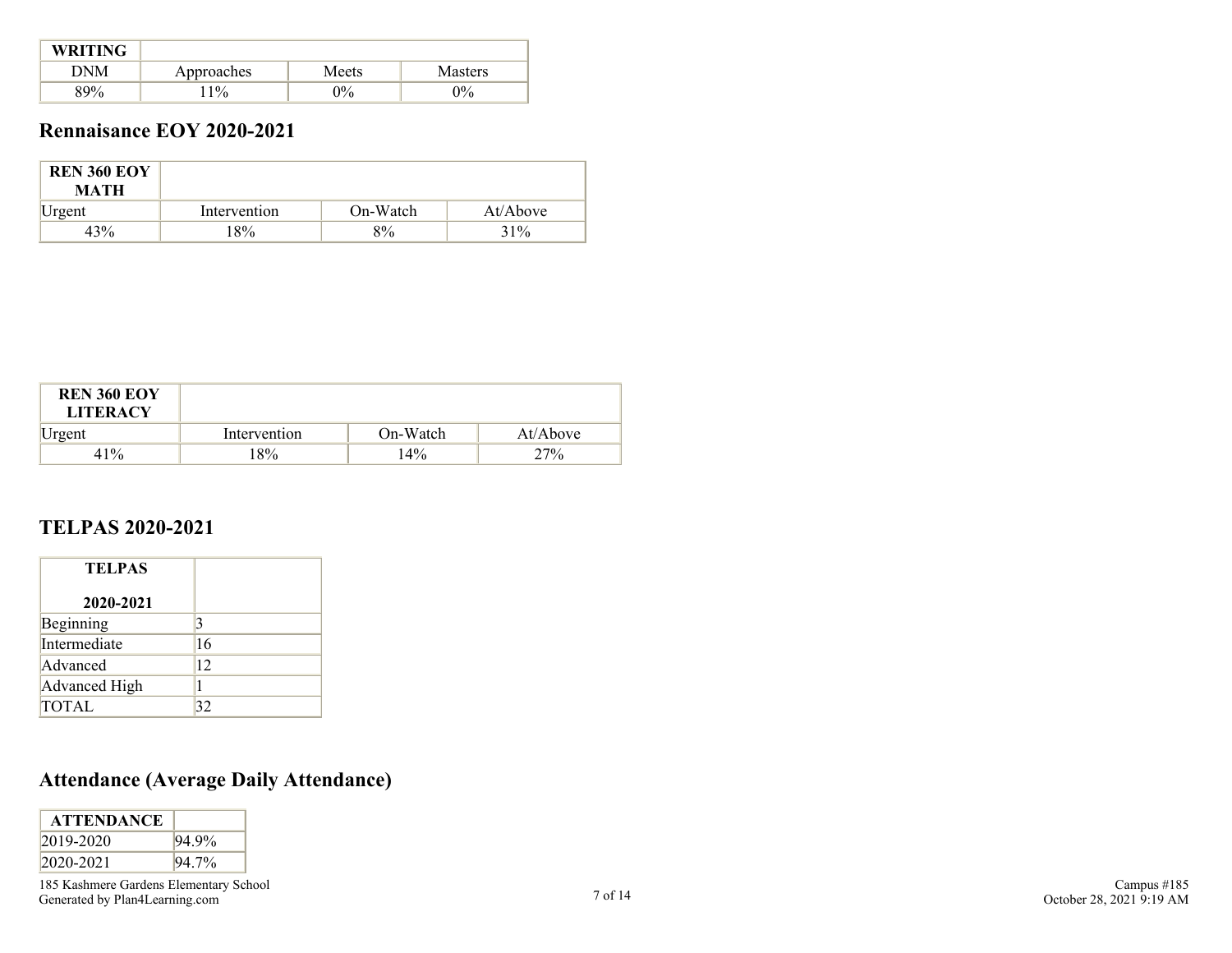#### **Student Learning Strengths**

Kashmere Gardens Elementary was moving in the right direction academically prior to the Covid-19 pandemic. Our staff and leadership team will work with and assist our students, parents and community to recover academically and socially as we go through these unprecedented times "Together". The Covid 19 pandemic has drastically impacted this neighborhood community school academically and socially.

We will contiue to provide quality first teach instruction, work with students in small groups, continue to train and provide training for our teachers to build their instructional capacity , provide push in and pull out interventions during the day, provide after school tutorials, provide social and emotional support from our Wraparound Specialist and Counselor , continue to engage and train our parents safely with how to help their children at home , contunue to build the foundational grades Prek-2nd , and continue to offer our students a quality Magnet Fine Arts Program. Working togther with all stakeholders is the major student learning strength we have during this Covid 19 pandemic.

#### **Problems of Practice Identifying Student Learning Needs**

**Problem of Practice 1:** There has been a significant academic loss of learning and instruction provided to our students in Prekindergarten through fifth grade during the 2020-2021 school year due to attendance. It has continued thus far in this 2021-2022 school year. **Root Cause:** The Covid -19 Pandemic has drastically impacted the academic and social results of our campus. Students were not attending face to face instruction daily consistently. Many students did not attend virtual classes regularly as well during the 2020-2021 school year.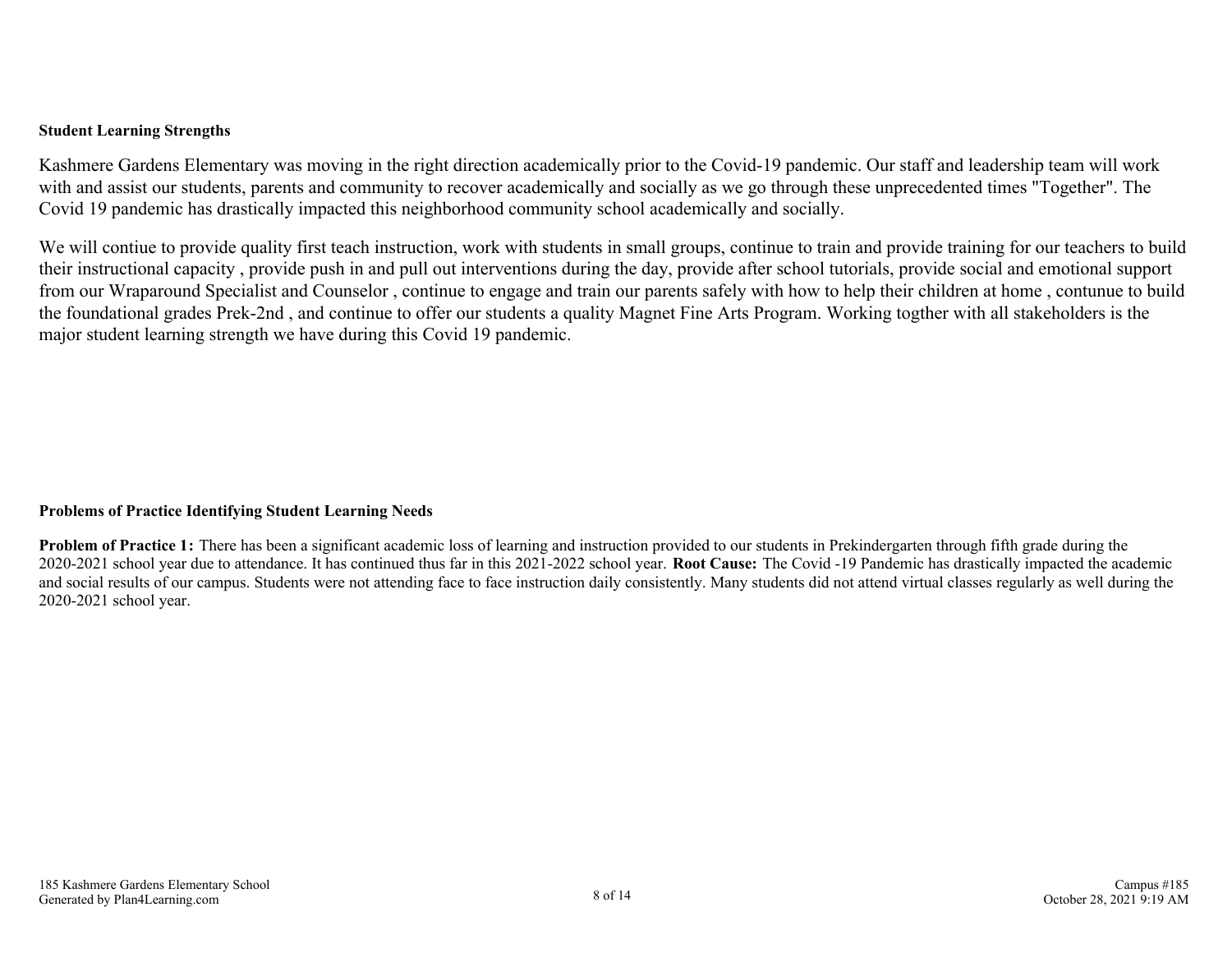## <span id="page-8-0"></span>**School Processes & Programs**

#### **School Processes & Programs Summary**

Kashmere Gardens Elementary School is to strive for excellence in education with instruction that is rigorous and develops high level, critical thinking skills in a print rich, positive and nurturing learning environment. The community, business partners, school, parents, and students work together to build a firm foundation that produce students who are prepared for success, college bound, and future contributing members of society in a global and high tech world. The daily expectation of Kashmere Gardens is: "Serving the Teachers, the Students, and the Community Everyday by Operating in Excellence!" Kashmere Gardens offer a variety of differentiated curricula and extracurricular activities to enhance learning as a designated Houston ISD Magnet Fine Arts Program. Our students participate daily in the Magnet Fine Arts Classes such as a World Class Art Studio, Band, Dance , Physical Education, Technology , and Library Services. We offer additional academic support programs to enhance our students learning experience such as -ESL, Gifted and Talented, and Daily interventions. Moreover, we offer after school programs that include activities such as computer-technology club, gardening club, etiquette club,fitness-nutrition club,book club, cheer, basketball, flag football, math club, and critical thinking exercises club -such as chess, connect four, vocabulary word search, and content related jeopardy, etc..

#### **Instructional Expectations:**

#### **I-1: Instructional Planning and Preparation**

**I-2:** Checks for student understanding and responds to student misunderstanding

#### **I-5: Maximizing all instructional Time**

**I-3:** Differentiates instruction for student needs by employing a variety of instructional strategies

**I-8:** Students actively participating in lesson activities.

Our goal is to engage our students in profound discourse that will lead to the mastery of the TEKS and an increase in the number of students who perform at the Meets level or above as well as show sufficient growth and progress on the STAAR assessment from the previuos year pandemic STAAR data results.

#### **Curricular:**

At Kashmere Gardens Elementary we utilize the planning guide, pacing calendar, and the scope and sequence to provide engaging instruction for students. We also use various best practices such as Lead4ward, HB3 Guided Reading and Learning Academies, Really Great Reading Program, HB3 Guided Math and Learing Academies , All in Learning, and Literature Circles to create classrooms conducive to learning.

#### **Personnel:**

The development of building the instructional capacity of our teachers is essential to meeting our studenst needs and meeting the current state standards. Therefore, when recruitment is necessary, all potential candidates will participate in a tense vetting process to ensure they are willing to be and do the work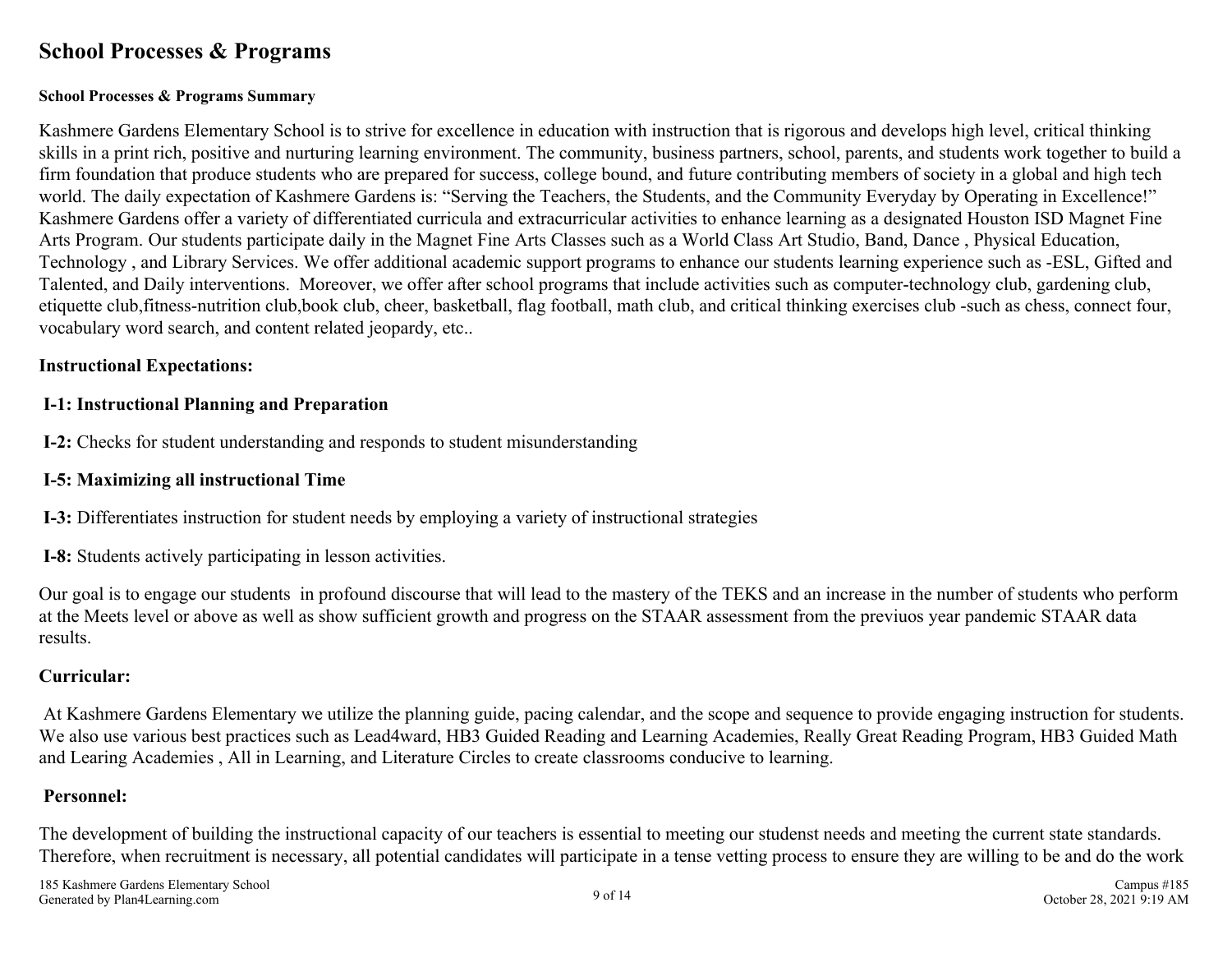at the Gardens.

Therefore, as a campus, we create opportunities for teachers to take on various leadership responsibilities and chances to develop and lead campus-based professional development. We participate in the Career Pathways Program to build teacher leaders on the campus. We take pride in celebrating our staff multiple times throughout the year and equipping them with the necessary instructional tools to be successful.

#### **Professional Practices:**

As a campus, we create Professional Development through needs assessments. At the end of each year, we collaborate to discuss the data points collected during the year. We focus on professional development that will drive instruction and strengthen the content knowledge of our staff. Once we identify the appropriate professional development, we generate a campus-wide professional calendar. We consider events that continue during the school year. We have several goals this year as a campus. They include but are not limited to increasing the number of studnets that will pass the STAAR assessments at the Meets Level from the prevoius years pandemic data, improve upon our current TELPAS rating, ensure our current 4th and 5th grade students produce the growth and progress gains that will meet the state assessment requirements for accountability, implement an effective HB4545 TEKS based Intervention Plan to ensure all identified students meet the state requirements, and monitor and increase our attendance from last year to 95%.

#### **School Processes & Programs Strengths**

#### **Kashemre Gardens Elementary's (7) Non Negotiables of serving the Community:**

- \* KGES Cause and Purpose
- \* KGES Core Values
- \* Building the Continuous Instructional and Academic Capacity of Learning for Teachers, Students, Staff, and Parents
- \* Engage, Model, Support, Progress Monitor, and Follow Up the Effective Implementation of Daily Instructional Practices and Professional Development
- \* Sustain Effective and Efficient Operation of Daily Systems, Procedures, and Processes of the campus
- \* Maintain and Sustain the Positive Interest and Engagement of Students including the Magnet Fine Arts Program, Parents, and Community
- \* Results Orientation for and of "All" stakeholders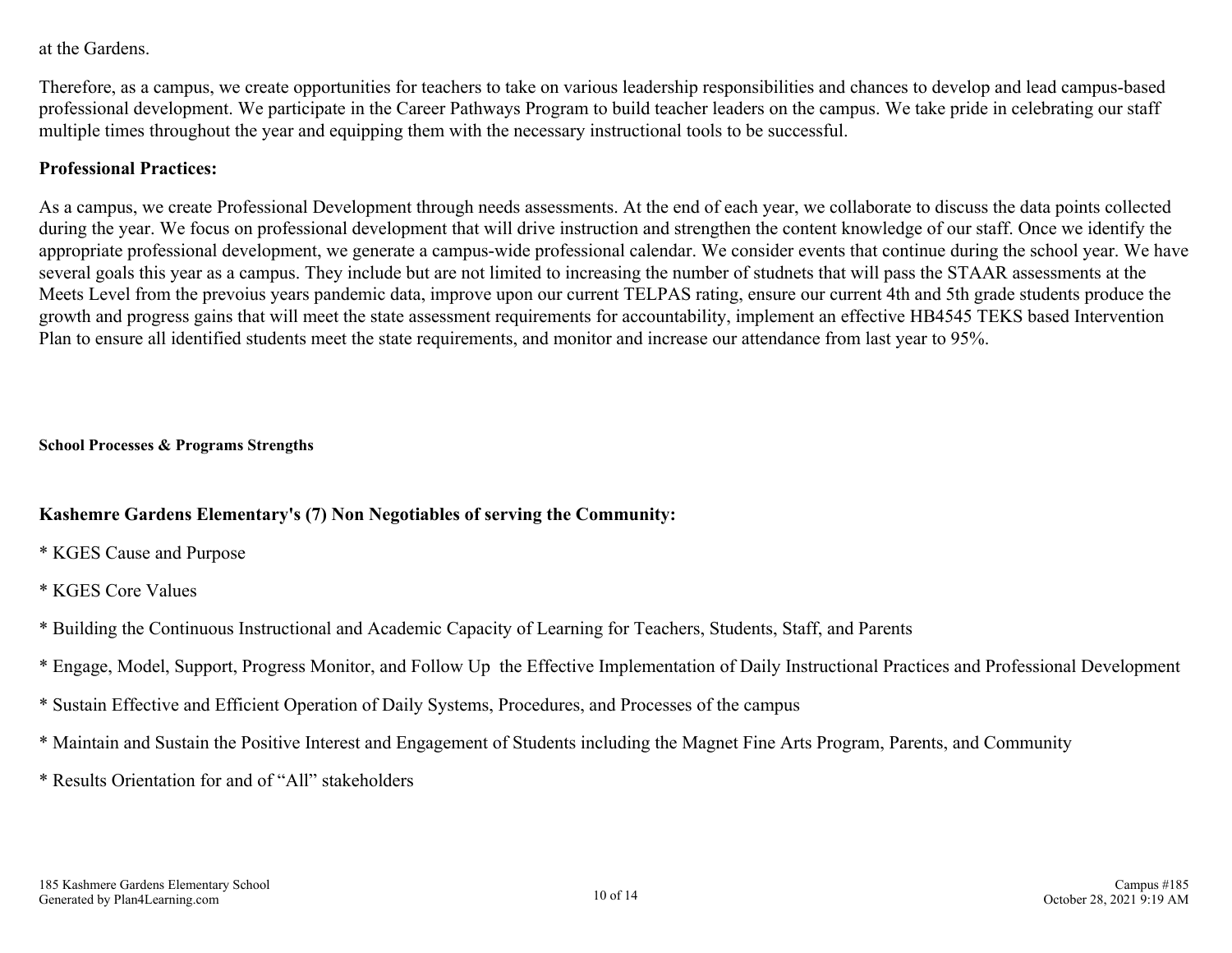#### **Problems of Practice Identifying School Processes & Programs Needs**

**Problem of Practice 1:** Teachers have limited confidence in implementing and delivering Sheltered Instruction Strategies to ESL identified students and for All students **Root Cause:** Teachers need additional Sheltered Instruction Follow Up Professional Development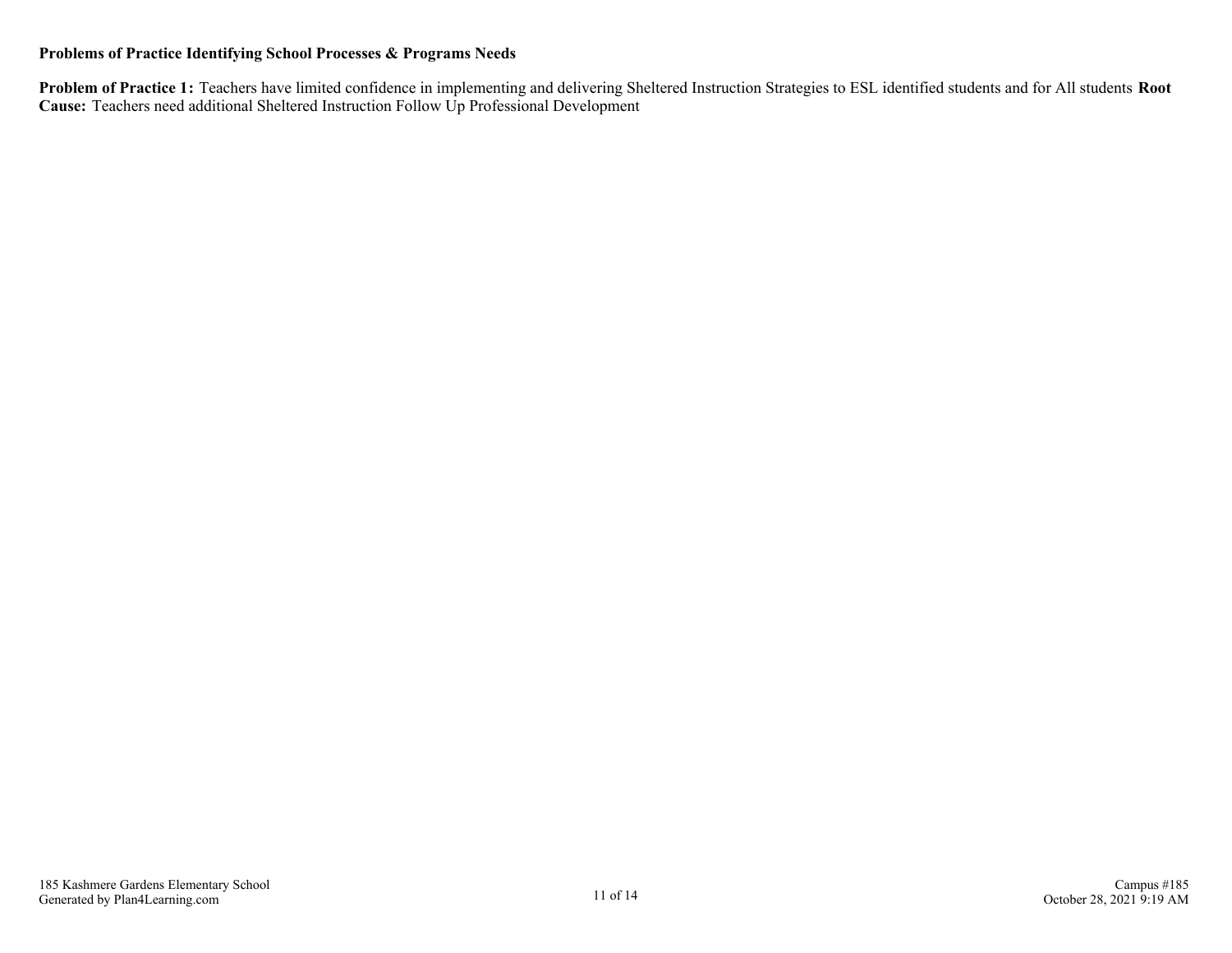## <span id="page-11-0"></span>**Perceptions**

#### **Perceptions Summary**

At Kashmere Gardens Elementary, we view education through the lens of a social emotional scope. Rather than separating academic growth from social emotional growth, we view the whole child's development as priority and blend SEL into every component on campus. We believe in the importance of addressing emotional needs as they arise, building good character, students being apart of our Magnet Fine Arts program, and preparing our students' for success beyond the classroom. We believe in building relationships, not only with students, but also among teachers and staff. The social connection is valued so that our campus is not only a school but a home for all. We invite parents and community stakeholders to participate while being engaged in strong partnerships to enrich our students' learning and their experiences. We keep families in the know of exciting things happening on campus through our website and social media accounts updated reguarly and distribute importnat school updates in both English and Spanish through multiple outlets (all calls, newsletters,flyers , class dojo,emails, website,twitter, social media, etc.

#### **Kashmere Gardens Elementary Cause and Purpose: Shine our Lights, Share our Love, and Shape the People by Operating in Excellence:**

- \* To increase the academic and social achievement of our students-Focus on the "Whole Child"
- \* To assist and get others to perform, grow, and achieve daily at a High Level
- \* To "Serve" Teachers, Students, Parents, Colleagues, and the Community
- \* To believe and know that the Students, Parents, Teachers, Colleagues, and the Community deserve nothing but our absolute "Best" everyday

#### **Kashemre Gardens Elementary (20) Culture of Operating In Excellence Daily Core Values:**

- 1. Be Professional
- 2. Be Mutual Respectful, Trustworthy and Kind
- 3. Work as a Collaborative Team
- 4. Be a Problem Solver
- 5. Effectively Communicate
- 6. Be Accountable
- 7. Effectively Supervise and Monitor to ensure the Safety of All students and adults is done daily with fidelity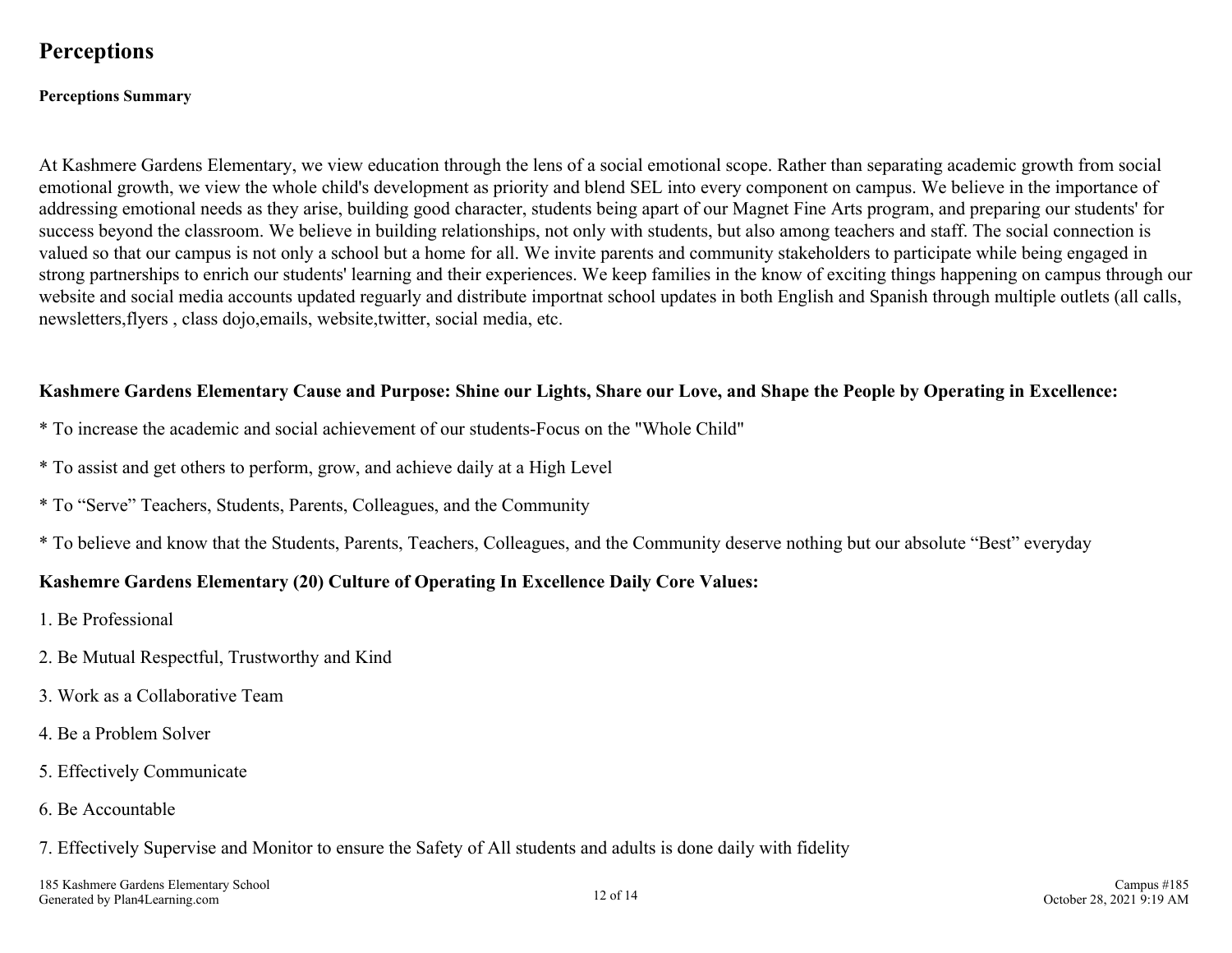- 8. Build Positive Relationships
- 9. Believe in Yourself, your Students, your Colleagues, and the Community
- 10. Be Self Reflective
- 11. Drama Free Work Environment
- 12. Have the right mental approach to serve
- 13. Be on time for your assigned chosen job and duty
- 14. Progress Monitor yourself and others with fidelity
- 15. Be Positively intentional, impactful, influential, and inspirational to "All"

16. Consistently Adhere to and Implement with fidelity all Federal, State, Houston ISD, and Kashmere Gardens Campus based policies, systems, and procedures of operation

- 17. Teach, Treat, and Reach "All" students as if they are your own
- 18. Have an Exemplar Representation of Yourself and the work of others
- 19. Participate in Professional Learning and Implement with fidelity
- 20. Effectively Plan and Prepare to effectively do Your Assigned Job and or Duty in Excellence

### **Kashemre Gardens Elementary's (7) Non Negotiables of serving the Community:**

- \* KGES Cause and Purpose
- \* KGES Core Values
- \* Building the Continuous Instructional and Academic Capacity of Learning for Teachers, Students, Staff, and Parents
- \* Engage, Model, Support, Progress Monitor, and Follow Up the Effective Implementation of Daily Instructional Practices and Professional Development
- \* Sustain Effective and Efficient Operation of Daily Systems, Procedures, and Processes of the campus
- \* Maintain and Sustain the Positive Interest and Engagement of Students, Parents, and Community
- \* Results Orientation for and of "All" stakeholders